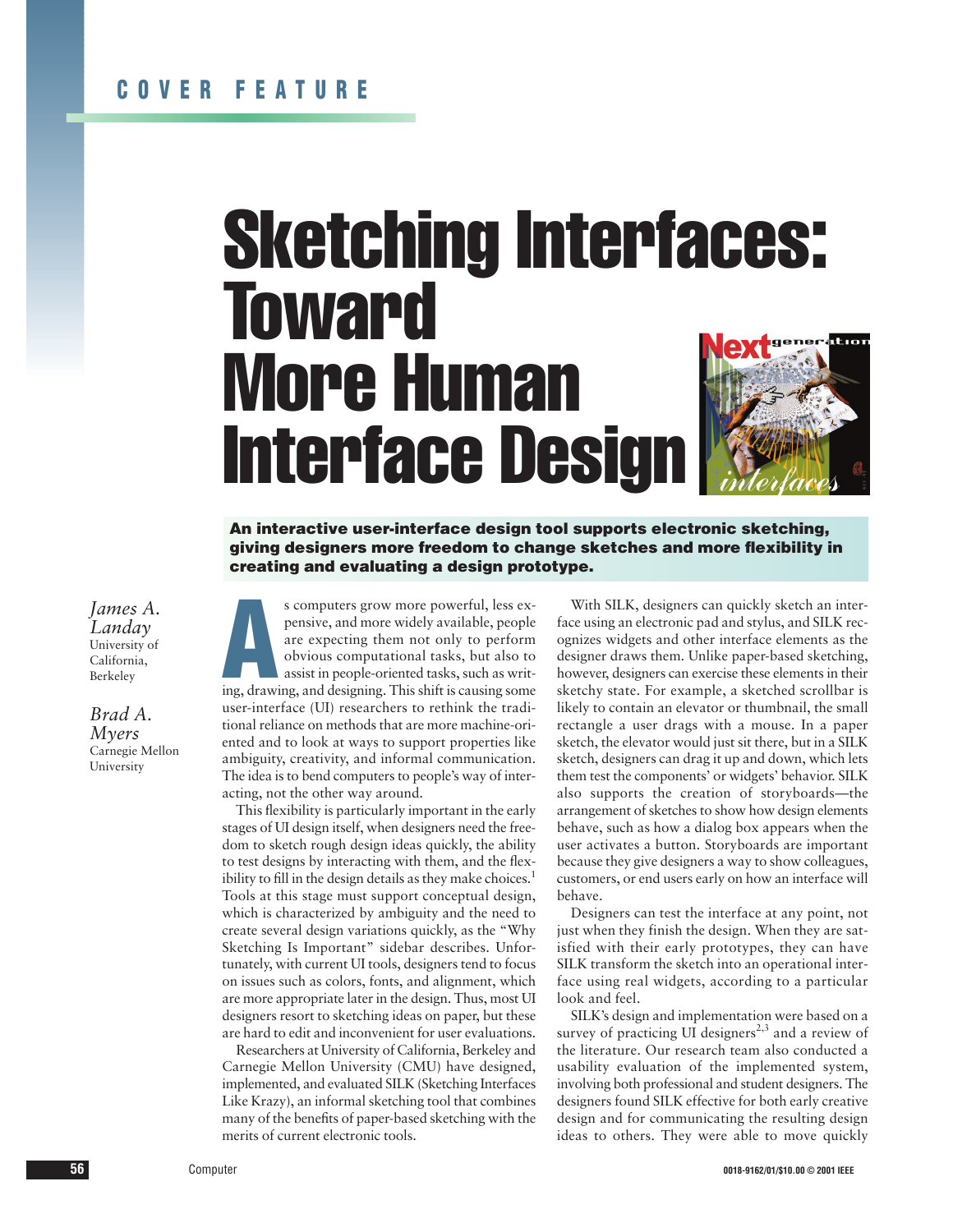through several iterations of a design using gestures to edit and redraw portions of the sketch.

# **HOW SILK WORKS**

As the designer sketches an interface using a set of components and gestures, SILK recognizes them and tells the designer what it believes she has drawn. Although SILK is designed for use with an integrated display tablet (stylus, tablet, and LCD), designers can also use a mouse or graphics tablet. The designer adds behavior through storyboarding—drawing arrows between related screens. After the designer tests the interface and iterates the design as needed, SILK transforms the rough design to a more finished looking implementation.

# **Recognition and annotation**

SILK recognizes four primitive components—rectangle, squiggly line (to represent text), straight line, and ellipse. These are single-stroke shapes, which means that the designer must draw them without lifting up the pen or mouse button until the stroke is finished. These primitive components combine to form basic widgets. In

# **Why Sketching Is Important**

Sketching and gesturing with a pen are two modes of informal, perceptual interaction that have been shown to be especially valuable for creative design tasks.<sup>1</sup> For designers, the ability to rapidly sketch objects with uncertain types, sizes, shapes, and positions is important to the creative process. This uncertainty, or ambiguity, encourages the designer to explore more ideas without being burdened by concern for inappropriate details such as colors, fonts, and precise alignment. Leaving a sketch uninterpreted, or at least in its rough state, is key to preserving this fluidity.<sup>2</sup>

In this early phase, ambiguity also improves communication, both with collaborators and the target audience of the designed artifact. For example, an audience examining a sketched interface design will be inclined to focus on the important issues at this early stage, such as the overall structure and flow of the interaction, while not being distracted by the details of the look.<sup>3,4</sup> When designers are ready to move past this stage and focus on the details, they can re-create the interface more formally.

# **Sketching on Paper**

Several researchers have recognized the benefits that sketches provide. Frustrated by colleagues who mistook her early prototypes for more finished designs, Ying Ying Wong<sup>4</sup> of Apple sketched her designs on paper, scanned them into a computer, and used Macromedia's Director, a multimedia scripting tool, to add behaviors to the sketchy interfaces. Because the interfaces looked rough, her colleagues no

longer mistook them for finished designs, but scanning the paper-based designs and then scripting their behavior was a lot of work.

Other researchers have found that sketches stimulate not only the clients or target audience, but also the designers to think more creatively. Vinod Goel<sup>5</sup> of UC Berkeley observed designers who were asked to solve design problems either by sketching on paper or by using a computer-based drawing program. When the designers generated a new idea in a freehand sketch, they quickly followed it with several variations. But those who used a drawing program tended to focus more on refining the initial design, without generating design variations.

#### **Electronic Sketching**

An electronic sketching system like SILK has many advantages relative to paper-based sketching, as the main article describes. Key to the success of any such tool is its ability to recognize graphical elements common to a particular domain *as the designer draws them*. The designer can thus test the design at any point, which enables iterative design. The Electronic Cocktail Napkin<sup>1</sup> lets architects sketch designs on an electronic pad, recognizing the graphical elements common in architectural drawings. Another sketching system supports a free-form design environment.<sup>6</sup> Designers structure a sketch as a set of translucent, nonrectangular patches and attach dynamic interpretations so that the marks take on definitions or perform actions. For example, the designer can hand write a list of

numbers and apply a calculator behavior to the list to add them up.

More recent work relies on standard mouse-based direct manipulation techniques for input while using fancy rendering schemes to make the output appear sketchy. The EtchaPad<sup>7</sup> drawing program, for example, uses a noise function to give drawings a less formal look.

# **References**

- 1. M.D. Gross and E.Y. Do, "Ambiguous Intentions: A Paper-like Interface for Creative Design," *Proc. ACM Symp. User Interface Software and Technolog*y, ACM Press, New York, 1996, pp. 183-192.
- 2. M.A. Hearst et al., "Sketching Intelligent Systems," *IEEE Intelligent System*s, vol. 13, no. 3, 1998, pp. 10-19.
- 3. M. Rettig, "Prototyping for Tiny Finger*s," Comm. ACM*, vol. 34, no. 4, 1994, pp. 21-27.
- 4. Y.Y. Wong, "Rough and Ready Prototypes: Lessons from Graphic Design," *Posters and Short Talks: Proc. Human Factors in Computing System*s, ACM Press, New York, 1992, pp. 83-84.
- 5. V. Goel, *Sketches of Thought*, MIT Press, Cambridge, Mass., 1995.
- 6. A. Kramer, "Translucent Patches—Dissolving Windows," *Proc. ACM Symp. User Interface Software and Technolog*y, ACM Press, New York, 1994, pp. 121- 130.
- 7. J. Meyer, "EtchaPad—Disposable Sketch Based Interfaces," *Proc*. *Conf. Companion on Human Factors in Computing System*s, ACM Press, New York, 1996, pp. 195-198.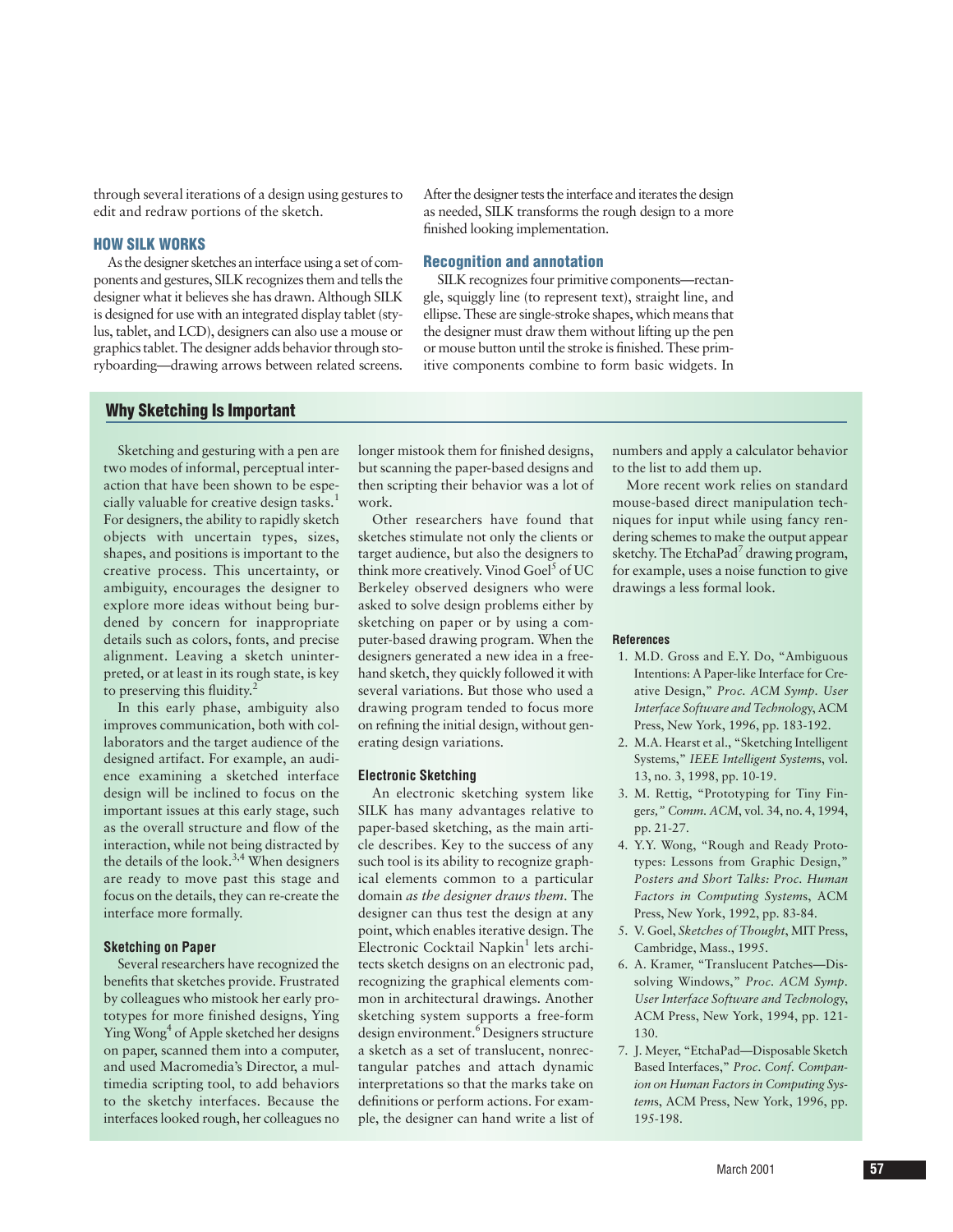

*Figure 1. A SILK sketch (front) and storyboard (rear) for a weather application. An experienced user-interface designer created the sketch in about 30 minutes during a usability test. SILK recognizes common shapes such as ellipses and rectangles and provides feedback to designers about what it thinks they drew. The designer has sketched a screen that shows a five-day weather forecast (front). The designer has also created buttons below the forecast and drawn arrows from the first two (rear) so that when the user presses the buttons, he will go to the location settings dialog or see a weather report if he has set the right location. The ability to rapidly create storyboards like this, which lets both designers and prospective users see interface elements interacting, is one of SILK's main advantages over paper sketching.*

Figure 1, for example, the designer sketched a rectangle and then drew a squiggly line inside, which SILK recognizes as the button widget. Later, the designer replaced the squiggly line with a text label, for example, "settings." SILK recognizes seven basic widgets as well as combinations of widgets, like panels, as Figure 2a shows.

As Figure 3 shows, SILK also recognizes editing gestures. When the user holds down the button on the side of the stylus, SILK interprets the strokes. Using gestures allows designers to specify, with a single mark, a set of objects, an operation, and other parameters. For example, deleting a section of the drawing is as simple as making an X-shaped stroke with the stylus.

Finally, SILK supports a mode for annotating sketches with drawn, written, or typed comments. The designer can display or hide the annotations, as desired. Practicing designers often view the annotations of design sketches as more valuable than the sketches themselves because the annotations serve as a diary of the design process.4

#### **Behavior specification**

Making it easier to specify the interface layout and structure solves much of the design difficulty, but there must also be some way to specify and evaluate the design's behavior. Because it automatically recognizes the behavior of the standard widgets, SILK lets designers or target users test a design in its sketchy, informal state. For example, as soon as SILK recognizes the buttons in Figure 1, the designer can switch to SILK's run mode and select one of the buttons with the stylus or mouse to show the user what the button does.

Knowing the behavior of one widget does not give a picture of the entire interface, however. For example, SILK knows how a button operates but cannot know what interface action should occur *after* the user presses that button. To illustrate this before-andafter behavior, designers use storyboards to simulate interface functions. Storyboards are a natural representation; they are easy to edit and designers need not worry about a particular form of implementation.

#### **Transformation**

When the designer is satisfied with the interface, SILK creates a new window that contains real widgets and graphical objects corresponding to those in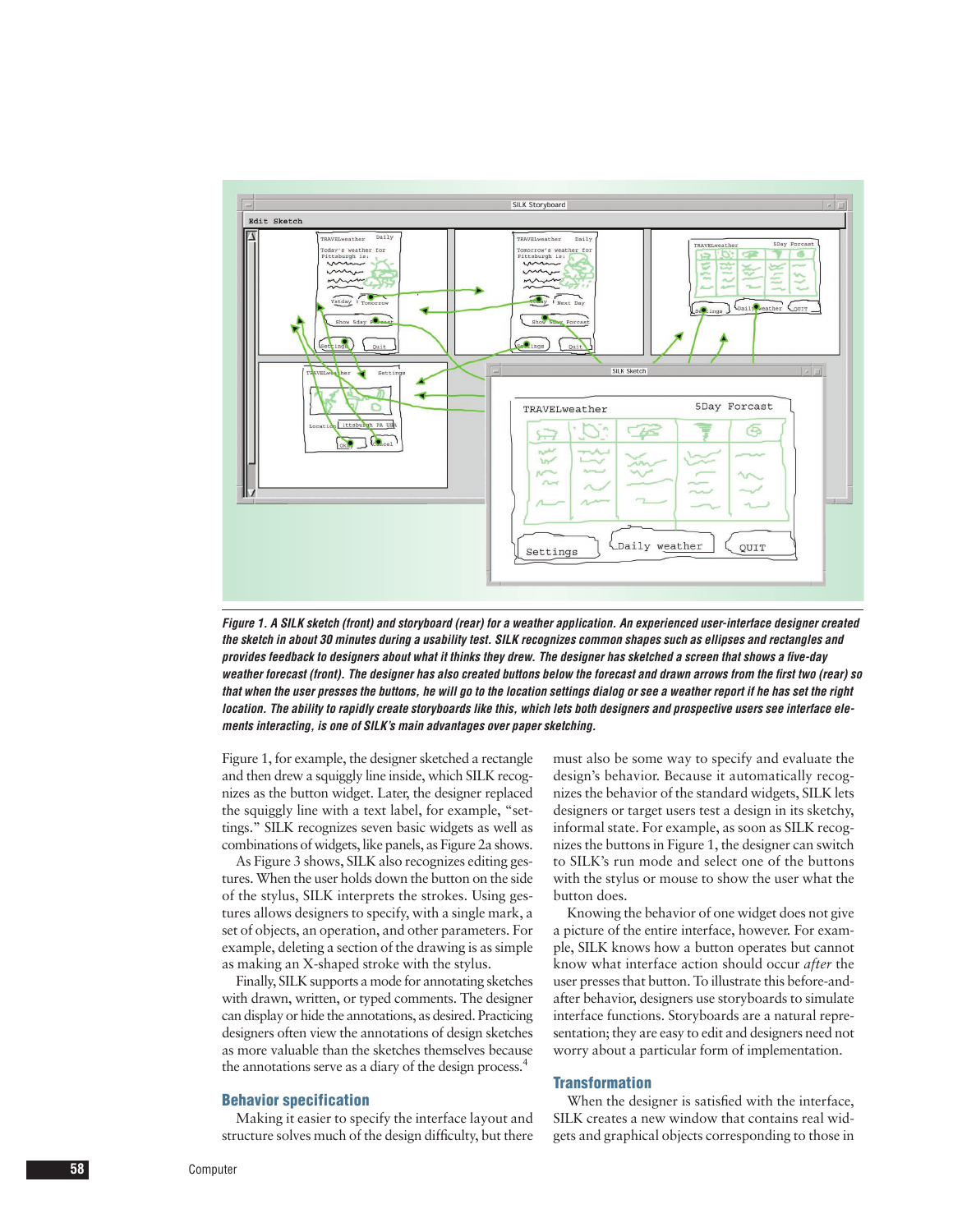

*Figure 2. Interface widgets that SILK recognizes (a) during sketching and (b) in the transformed interface. From top to bottom, left to right: menu bar, scrolling window, palette, button, radio button, check box, and text field. SILK also recognizes vertical and horizontal sequences of some of these widgets as panels—for example, a check box panel, illustrated in the lower right. The sketched shapes in the palette on the far right were not transformed because they represent arbitrary bitmapped decorations. The designer can go back later and replace them with other images.* 



*Figure 3. Editing gestures that SILK supports. From left, the first gesture deletes widgets or other objects in the sketch. The next three gestures help inform the recognition process: group objects, ungroup objects, and cycle to the next best inference. The last gesture lets the designer insert typed text or replace a text squiggle with typed text. The arrows show the direction to draw the gestures for best recognition.*

the rough sketch. These objects take on the look of a specified standard graphical user interface. SILK currently outputs either Visual Basic 5 code or Common Lisp code using the Motif look-and-feel in the Garnet user-interface development environment.<sup>5</sup>

Figure 2b shows how SILK transforms the widgets in Figure 2a. The transformed interface is only partially finished because the designer still needs to finalize details such as colors, alignment, and any additional text labels. At this point, programmers can add callbacks and constraints that include the application-specific code to complete the application.

# **WIDGET RECOGNITION**

To recognize a widget, SILK first attempts to identify primitive components using a gesture recognition algorithm. After it recognizes a primitive component, it looks for spatial relationships between the new component and other components in the sketch. Finally, it tries to identify the most likely widget that includes these components and rechecks the spatial relation-

ships between the newly inferred widget and the rest of the components in the sketch.

#### **Recognizing components**

SILK recognizes gestures through Rubine's algorithm,<sup>6</sup> which uses statistical pattern-recognition techniques to train classifiers. The resulting classifier is based on features extracted from several examples. For SILK, we used 15 to 20 examples for each primitive component.

To classify an input gesture stroke, the algorithm computes its distinguishing features—angles and point-to-point distances, for example—and returns the best match with the learned gesture classes. This limits SILK to recognizing single-stroke primitive components, but we could eventually overcome this by combining independent strokes that occur within a specific timeframe or that are connected spatially.

SILK can also learn gestures that particular designers use to form the primitive components. Figure 4 shows SILK's control window. When SILK recognizes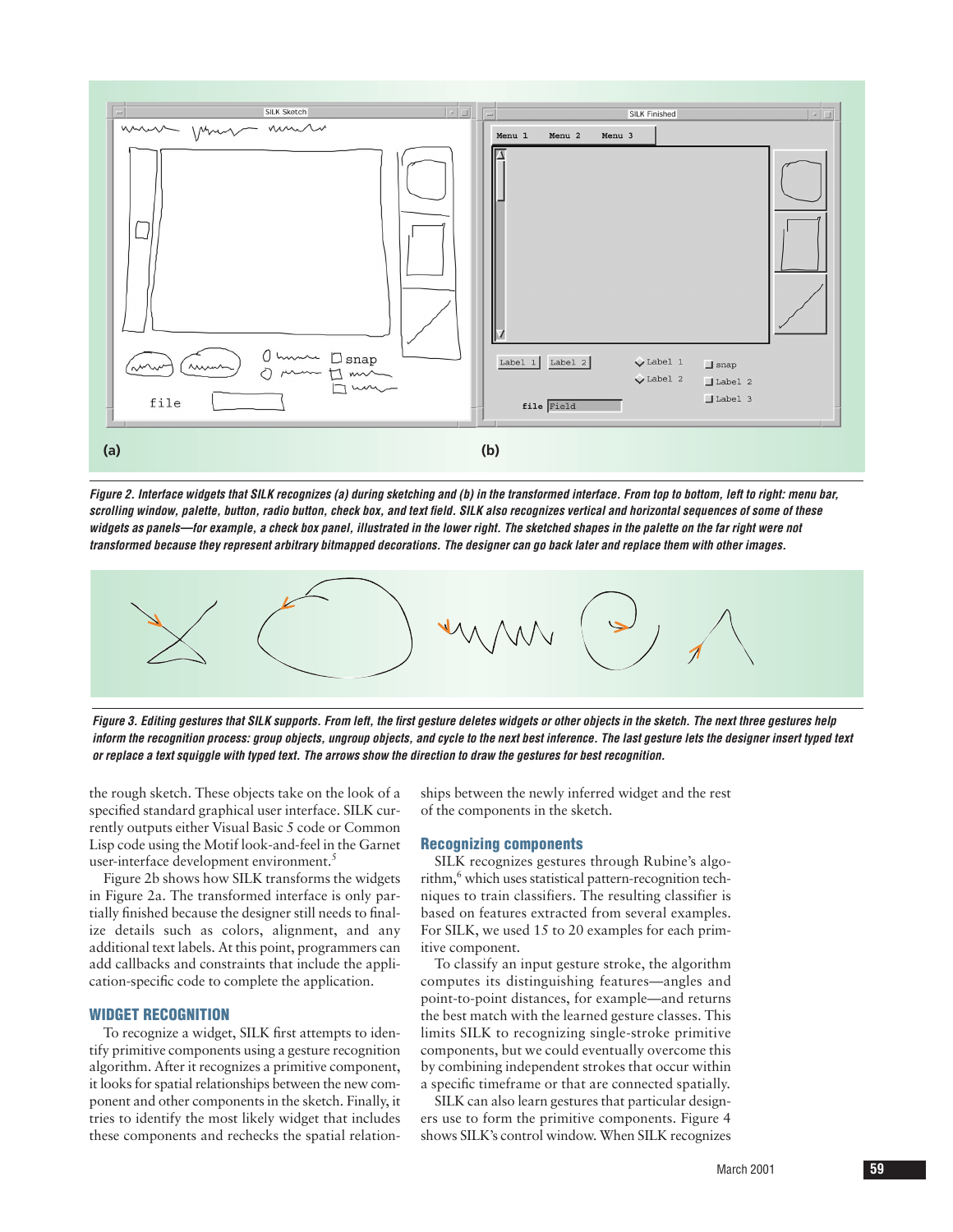**SILK also provides feedback about its inference results so that designers can change the results when the system infers incorrectly.**

a primitive component, it highlights the appropriate button in the window. If SILK doesn't recognize the component correctly, the designer merely clicks on the correct button, and SILK uses that type instead. From the points that compose the corrected stroke, SILK produces a new gesture classifier that more accurately recognizes the designer's way of drawing the primitive components. This retraining is transparent to the designer.

# **Detecting spatial relationships**

As the designer sketches each component, SILK classifies it and passes it to an algorithm that looks for spatial relationships among both primitive and widget components. The algorithm asks

- *Does the new component contain, or is it contained by, another component?* This is the most important relationship for classifying widgets. Designers can express many common interface widgets via containment relationships among the widget's primitive components. For example, a scroll bar is a tall, skinny rectangle that contains a smaller rectangle.
- *Is the new component near (left, right, above, below) another component?* This relationship lets the algorithm recognize widgets such as check boxes, which usually consist of a box with text next to it.
- *Is the new component in a vertical or horizontal sequence of any combination of components that are the same type or are sequences of that type?* This relationship allows groupings of related components that make up a set of widgets, such as a panel of radio buttons.

Designers can specify hints to override the normal calculation of these spatial relationships. For example, many applications have a menu bar at the top left of the window but also locate some menus at the far right of the window. Unfortunately, sequences are defined as a series of the same object type such that each item is "near" the preceding item. This rules out a split menu bar, such as the Macintosh's help menu. Thus, the distance calculation ignores the distance between objects if the designer explicitly selects multiple objects at the time of inference. This is also useful when the designer sketches the text of a radio button or check box too far from the circle or rectangle.

#### **Determining the intended widget**

After identifying the basic relationships between the new component and the other components in the sketch, SILK passes the new component and the identified relationships to a rule system that uses basic knowledge of UI structure to infer which widget the designer intended. Each rule attempts to match the new component and relationships.

There is at least one rule for each widget that SILK recognizes, and each rule has two parts. The *test* part checks whether the rule applies. For example, the test for a vertical scroll bar makes sure that one component contains the other, that both components are rectangles, and that the container is skinny. The *then* part of the rule simply returns a list containing a confidence value for that match, the widget type, and a function that when evaluated can add the correct interactive behavior to the sketched components.

After the rule system tries each rule, it chooses the match with the highest confidence value and adds the proper interactive behavior to the sketched components. If no rules match, SILK assumes that there is not yet enough detail to recognize the widget.

SILK also provides feedback about its inference results so that designers can change the results when the system infers incorrectly. One form of feedback is that SILK draws the primitive components of widgets it recognizes in purple to indicate that the components are related. Designers can also look at the SILK controls window to see what widget SILK believes it has recognized. In Figure 4, for example, SILK has recognized a button. If this is not accurate, the designer merely selects another widget. If SILK made no inference on the widget in question, the designer can select the primitive components and click on the New Guess button in the controls window.

To use widgets or graphical objects that SILK does not recognize (other than those in Figure 2), the designer can switch from sketch mode to decorate mode and bypass the inferencing process.

# **STORYBOARD CREATION**

Figure 1 is an example of storyboarding in SILK. Each sketch shows the interface in a particular state. Designers connect these sketches, or screens, by drawing arrows from any of one screen's graphical objects, widgets, or background to another screen. The arrow indicates that when the user clicks on the object from which the arrow originates, SILK should display the screen where the arrow points instead of the original screen. Thus, designers can simulate the changes on screen that will occur in the final interface. This visual representation, which designers can later view and edit, is much easier to use than the hidden-text representations of other systems, such as HyperCard.

Screens might differ only in the orientation of a primitive component, such as a rectangle. Designers can redraw the rectangle at a different angle in each succeeding screen to illustrate a behavior like rotation that the underlying tools, SILK and Garnet, do not even support. Designers can also hide underlying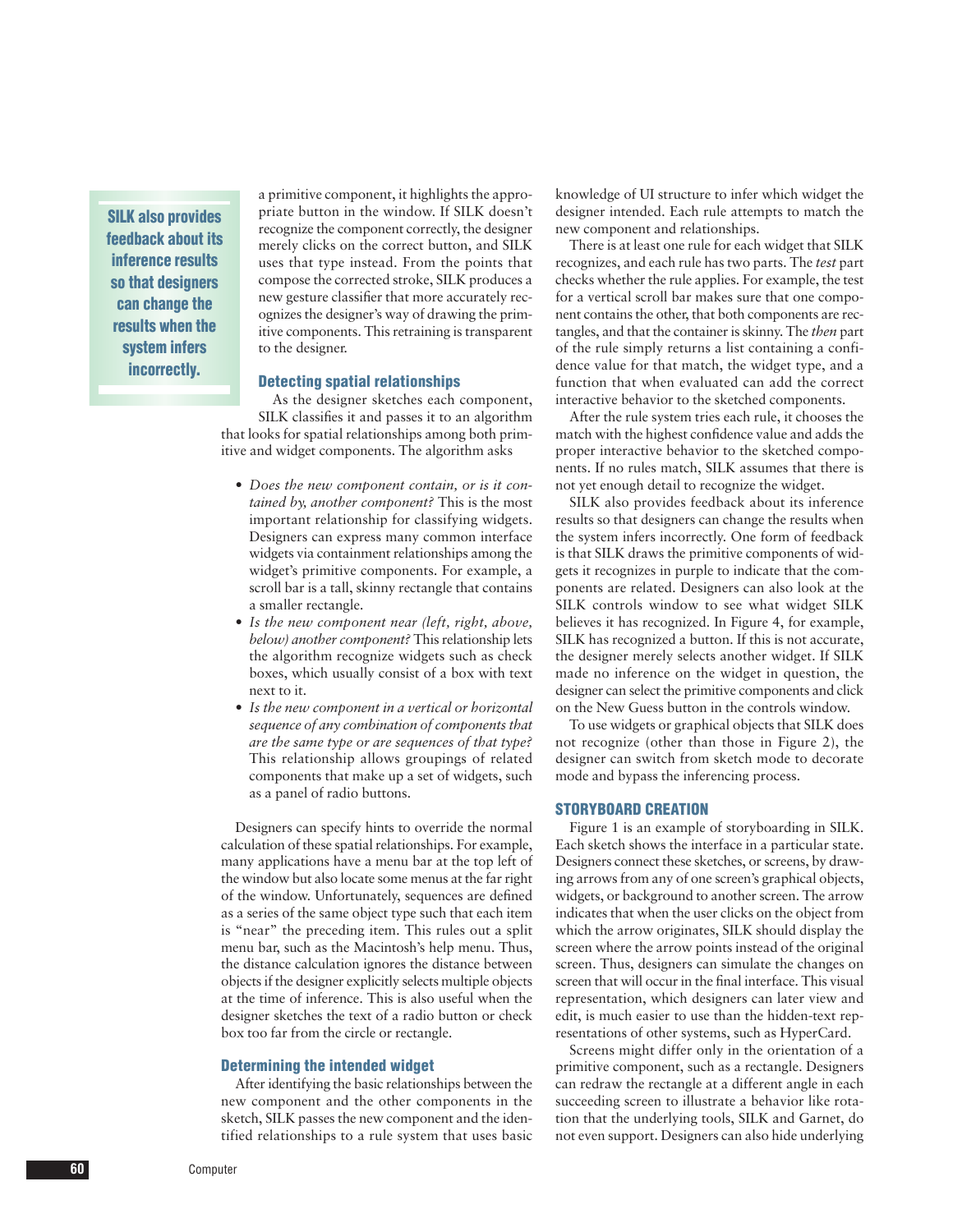

*Figure 4. SILK's controls window. The designer can see what primitive component or widget SILK has recognized and correct the inference if needed. Here, the designer is in sketch mode, and SILK has recognized that the designer has sketched a button. The designer selects run mode to see how the interface widgets interact, annotate mode to add comments, and decorate mode to draw widgets or insert objects that are not in SILK's set of recognizable widgets (listed in Figure 2).* 

objects, which is useful in illustrating pull-down menus and dialog boxes.

Designers construct storyboards by sketching screens with a stylus or a mouse in the SILK sketch window (see Figure 1) and then copying the screens to the SILK storyboard window. After modifying the screens as desired, designers draw arrows to indicate screen sequencing and produce additional screens if needed.

When designers are ready to test the specified interaction, they switch to run mode. If desired, users can start interacting with the sketch. SILK displays feedback mechanisms while in run mode so that designers can debug their storyboards. For example, SILK highlights the active screen (the one in the sketch window) in the storyboard window. It also highlights the object that caused the last transition along with the arrow leading to the current screen.

# **MEASURING SILK'S USABILITY**

To determine if UI designers would find an informal electronic sketching and storyboarding tool like SILK practical, we conducted a usability test to answer several questions:

• Can designers use SILK effectively to design user interfaces? Can they use it to produce more than trivial designs, and does it support their creativity by, for example, letting them work on more

than one idea per session and focusing them on the creative process rather than on the detailed look and feel?

- Will SILK enable designers to communicate a design idea more easily with other design and development team members, as well as prospective users? Do these discussions concentrate on the structure and behavior of the interface, rather than the "look?" Can designers make changes immediately as a result of these discussions?
- How well will SILK perform? Do the recognition algorithms work? Can designers understand what SILK is doing? Is it easy to learn? How often does it perform the correct operation from the user's view?

The results of the study show that SILK is an effective tool for interface design, and the tool also provides an effective way of communicating design ideas to engineers. Designers found that learning SILK was not too difficult, although they noted the need for implementation and performance improvements in several areas.

# **Evaluation parameters**

The evaluation involved six UI designers and six graduate students in computer science, robotics, or language technology, who acted as engineers. Four UI designers were "advanced"—had been practicing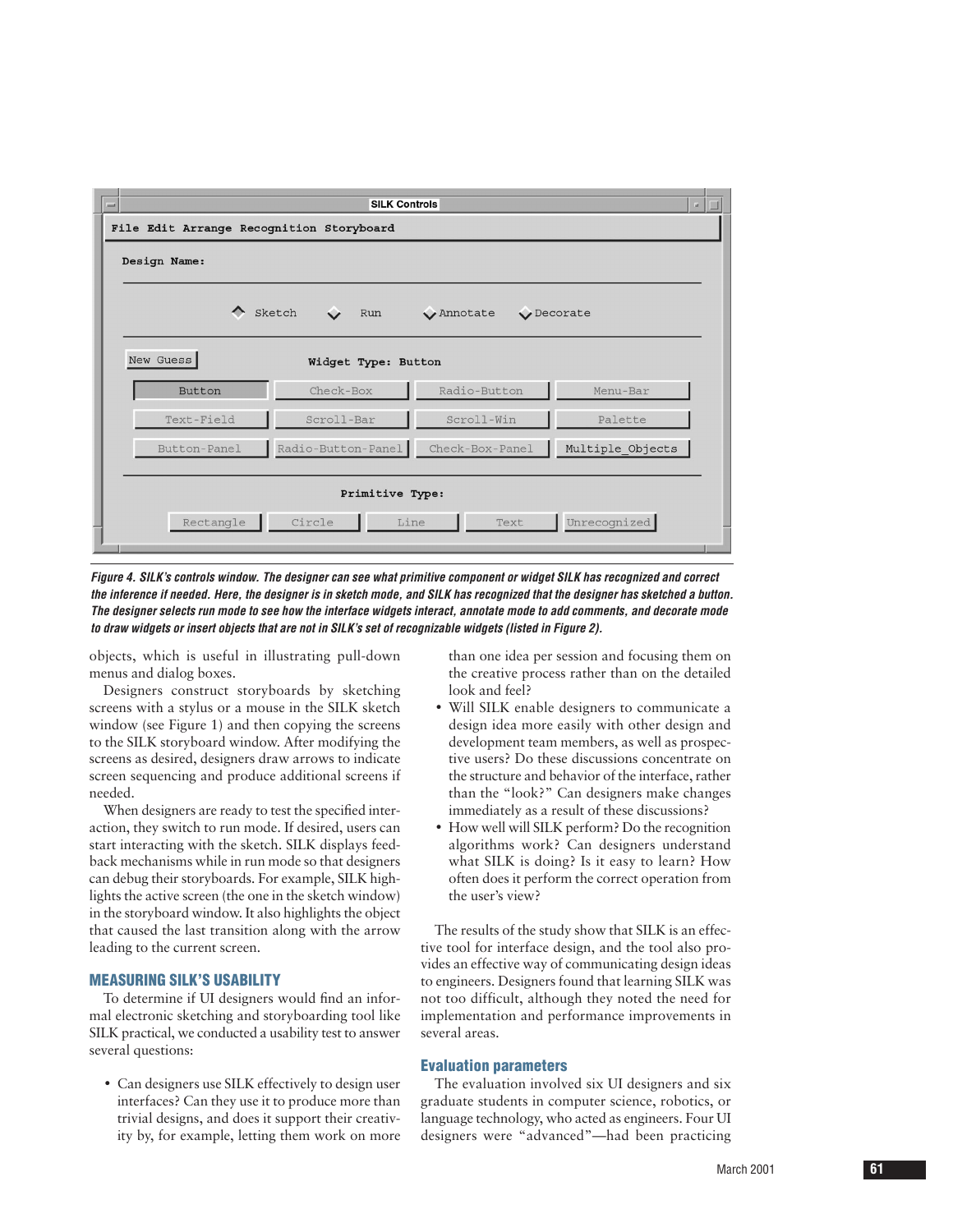**An electronic sketching tool leads designers to focus on the overall interaction and structure rather than on the detailed look and feel.**

interface design for more than a year. Two were "intermediate"—had taken at least one course that required significant work in creating actual interface designs. The designers were split evenly between male and female, with an average age of 30 years. All but one of the engineers were male, with an average age of 27.

We allowed four hours for the evaluation, which had five parts: an overview, a demonstration of SILK, a practice-run design task, a design task from which we took measurements, and a post-design discussion with the engineer to review and possibly change the design. After the discussion, we gave the designers a short ques-

tionnaire to evaluate whether they liked the underlying methodology or felt it would be practical and to capture any other comments.

Each designer used an HP Workstation (HP-735) with a three-button mouse. The designers received \$25 each for their time, and the one with the best interface design, as judged by a CMU Human-Computer Interaction Institute faculty member, received an additional \$100. The engineer participants received \$8 each.

We asked designers to design an interface to a weather information system for travelers, a task based on a problem in *Usability Engineering.*<sup>7</sup> The finished interface was to provide information about the weather for the current day and predict the weather for the next two days. The designers' stated goal was to explore the possible design space and eventually present several good alternatives to the rest of their design team or to a client.

We took several measurements for each design session by observing the participant's actions, automatically logging events in SILK, videotaping, and having the participants fill out a post-evaluation questionnaire. We also used a set of measures tailored to our three objectives.

#### **Design effectiveness**

To measure SILK's design effectiveness, we looked at the time to complete the task, the formality and complexity of the designs produced, how often designers used the run mode, and SILK's capabilities relative to other tools.

Each designer spent about 1.5 hours on the task and came up with two designs on average. The resulting sketches were nontrivial, and the designers did not fixate on a single design idea. Overall, they felt that SILK's "ability to prototype screen-based interactions is GREAT," but that the tool needed better support for visual effects (such as color and multiple type sizes) and more support for nonstandard interactions.

The designs varied both between designers and for an individual designer. On average, the designs used six screens, with two transitions per screen. Four designers added interaction for objects that SILK did not recognize—another sign that the designs were not trivial. This, together with the variation in designs, led us to conclude that SILK does indeed support creativity in the early design stages.

Focus on creativity. Participants tended to leave parts of the interface in an especially rough and ambiguous state. For example, they did not spend much effort trying to align objects exactly but put things roughly where they wanted them and moved on with the design. They also left text rough until they had more details or until the end of the design session. Half of the designers liked the roughness or paperlike sketching that SILK provides. They appreciated the "ability to be fast and sloppy" and the "way it remains sketchy."

Most of the designers used cut, copy, and paste to reuse widgets or portions of screens and to revise individual designs. These editing features are another advantage of electronic over paper-based sketches.

Overall, the designers were fairly positive about SILK as a tool for early creative design, describing it as "an excellent first draft tool" that would be "useful for quickly structuring information." One designer said that SILK "is great for giving the idea of a progression through a program without getting into the details of the visual design." A few designers still preferred pencil and paper but found that SILK was similar in many ways.

These observations and comments confirm the hypothesis that an electronic sketching tool leads designers to focus on the overall interaction and structure rather than on the detailed look and feel.

Storyboarding. The designers typically used storyboards to illustrate a few important sequences. One designer wrote that SILK was "as quick as paper sketching and provides a basis for interaction." After running their designs, designers would often notice that they had left out necessary transitions, objects, or screens. They would then make the necessary changes and test it again. One designer said she "liked the ease with which you could test the interaction—it's a very tight loop."

Two designers confirmed that SILK let them illustrate behavior that the underlying tools do not directly support. For example, they repeatedly implemented their own state feedback on unrecognized radio buttons. The other designers also liked the ability to "see and edit the storyboard." Another wrote, "better than Director—the linking with drawings rather than Lingo [Director's scripting language] is excellent." Designers continually referred positively to the interaction and navigation possible via storyboards. All but one designer saw storyboarding as SILK's advantage over Director and HyperCard.

Perceived problems. All but one designer used SILK's built-in widgets in their designs, but recognition accu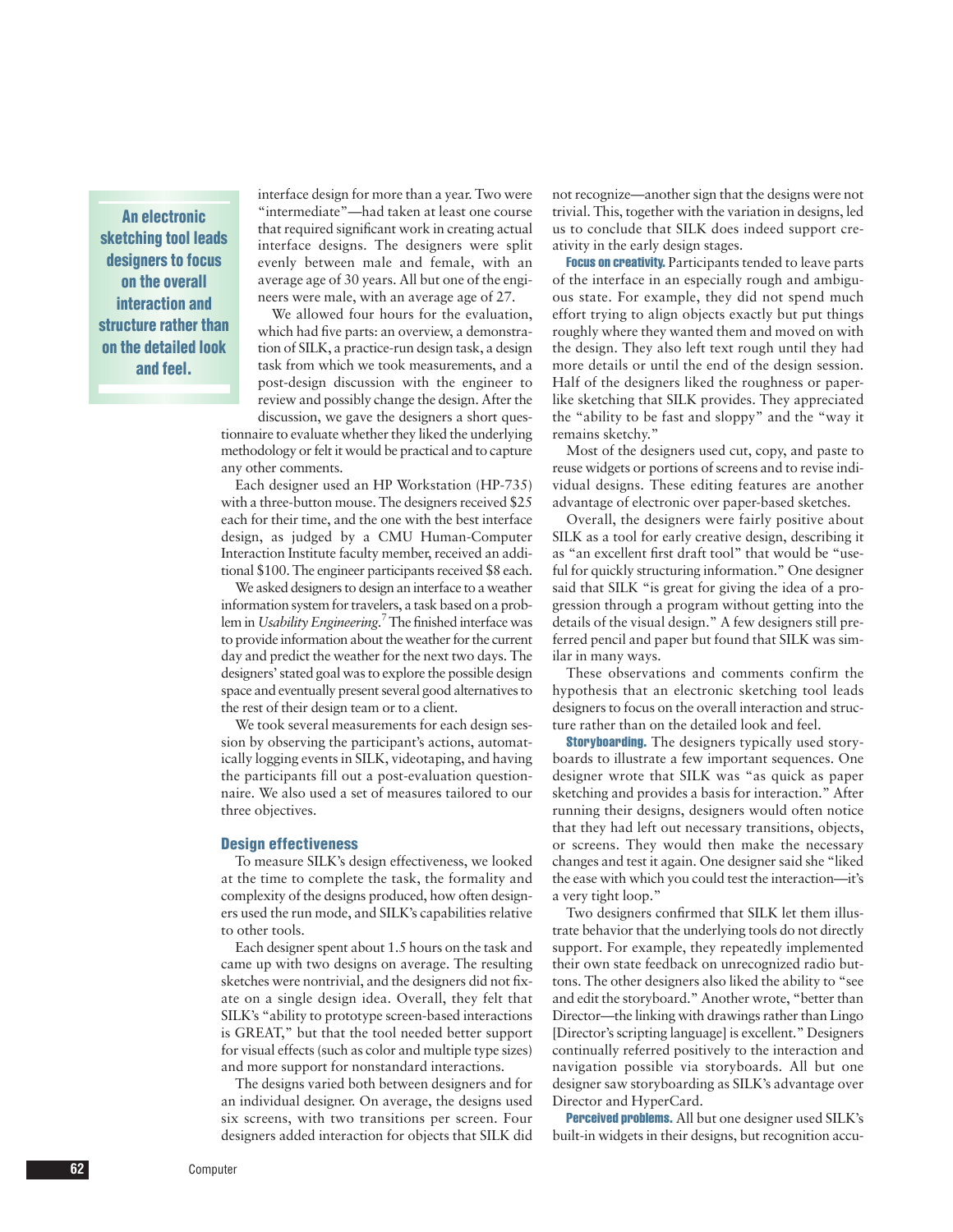racy was low enough to be a hindrance. One designer felt that the "widget detection and sketching allows for fast low-level interaction," but we observed others become frustrated when faced with repeated recognition errors.

# **Communication effectiveness**

To measure communication effectiveness, we looked at whether the post-design discussion focused on structure and behavior. We also evaluated the use of storyboarding, editing, and run mode during the discussion.

Three designers used the storyboard during the discussion to illustrate the design's overall structure. All but one designer used run mode to exercise the interface during the design review.

Four engineers asked critical questions. One asked; "What is the most direct way to move to a city that is not on the map?" This illustrates that the engineers understood the interface designs and were looking for places where the ideas may have needed more thought. We observed that these conversations concentrated on the interface's structure and functionality, not on its visual details.

Finally, half the designers made real-time changes to their designs during the discussions. One designer used the engineer's feedback—too many mouse clicks to get the desired information—to rapidly modify his first design. The modifications, which involved combining screens, took under five minutes, so the designer could make them while the engineer was there.

These examples show that SILK successfully achieved the objective of letting designers effectively communicate a design idea to other members of a design team.

# **Performance**

To measure SILK's performance, we looked at how well the gesture and widget recognition algorithm performed and reviewed the designers' comments.

All the performance results have some ambiguity because we could not always know what the designers were trying to draw. For example, we know only the percentage of primitive components that SILK recognized minus the percentage that the user explicitly corrected. We don't know of others that were wrong but that the user never bothered to correct. However, we still believe the overall results represent a good estimate of SILK's practical application performance.

Overall, the designers rated SILK a 6.2 on a scale of 0 (worst) to 10. The main criticisms were of the implementation specifics and the "UI of the tool itself."

Gesture recognition. SILK recognized editing gestures about 89 percent of the time. Five designers stated that the editing gesture recognition worked "well"

or "OK." This rate might improve with the use of a stylus rather than a mouse. The recognition rate for primitive component gestures was 93 percent. We considered an error to be when the designer had to correct SILK's component inference.

Widget recognition. On average, SILK recognized the correct widget only 69 percent of the time. Designers repeatedly failed to notice that SILK had earlier misrecognized one of the primitive components they now wanted grouped into a widget. For example, designers often drew buttons that were wider than SILK's rules permitted. SILK's failure to provide sufficient feedback about its recognition was the source of most of the confusion over the widget recogni-

tion algorithm. The rate might improve if SILK could learn new rules for inferring widgets. On the other hand, *any* widget recognition algorithm might be too error-prone and thus hurt the design process more than it helps. If this is true, a more explicit widget typing technique may be called for.

**Other implementation issues.** The designers encountered several problems with SILK's interface. They misunderstood the sketch-storyboard relationship, how to enter and manipulate typed text, and how to select, group, and move objects. The problems with selection had to do with SILK's nonstandard mapping of mouse buttons to editing and drawing functions.

The usability test showed that electronic sketching effectively supports the early stages of UI design. On average, designers produced two designs in about an hour and a half. Despite the probhe usability test showed that electronic sketching effectively supports the early stages of UI design. On average, designers produced two lems the usability test revealed, particularly widget recognition, SILK is still a promising tool for early UI design. As one designer put it, "SILK works like pencil and paper; is simple, and shows the logic of navigation." The designers finished the SILK tutorial in less than an hour and were able to use all of SILK's major features.

Addressing the widget recognition problems will require more research. SILK could learn a widget by learning the spatial relationships between its primitive components, as it already computes these relationships to recognize widgets, and adding these to its rule systems. Bayesian belief networks<sup>8</sup> could help SILK's rule system learn better confidence values. By noticing how a designer corrects its widget inferences, SILK could adjust its probabilities and make better inferences.

But even with its current recognition accuracy, SILK is an effective informal design tool for a specific creative task. Providing this kind of tool was the main goal in creating SILK, and UC Berkeley researchers are now working on several similar tools for other

**SILK successfully achieved the objective of letting designers effectively communicate a design idea to other members of a design team.**